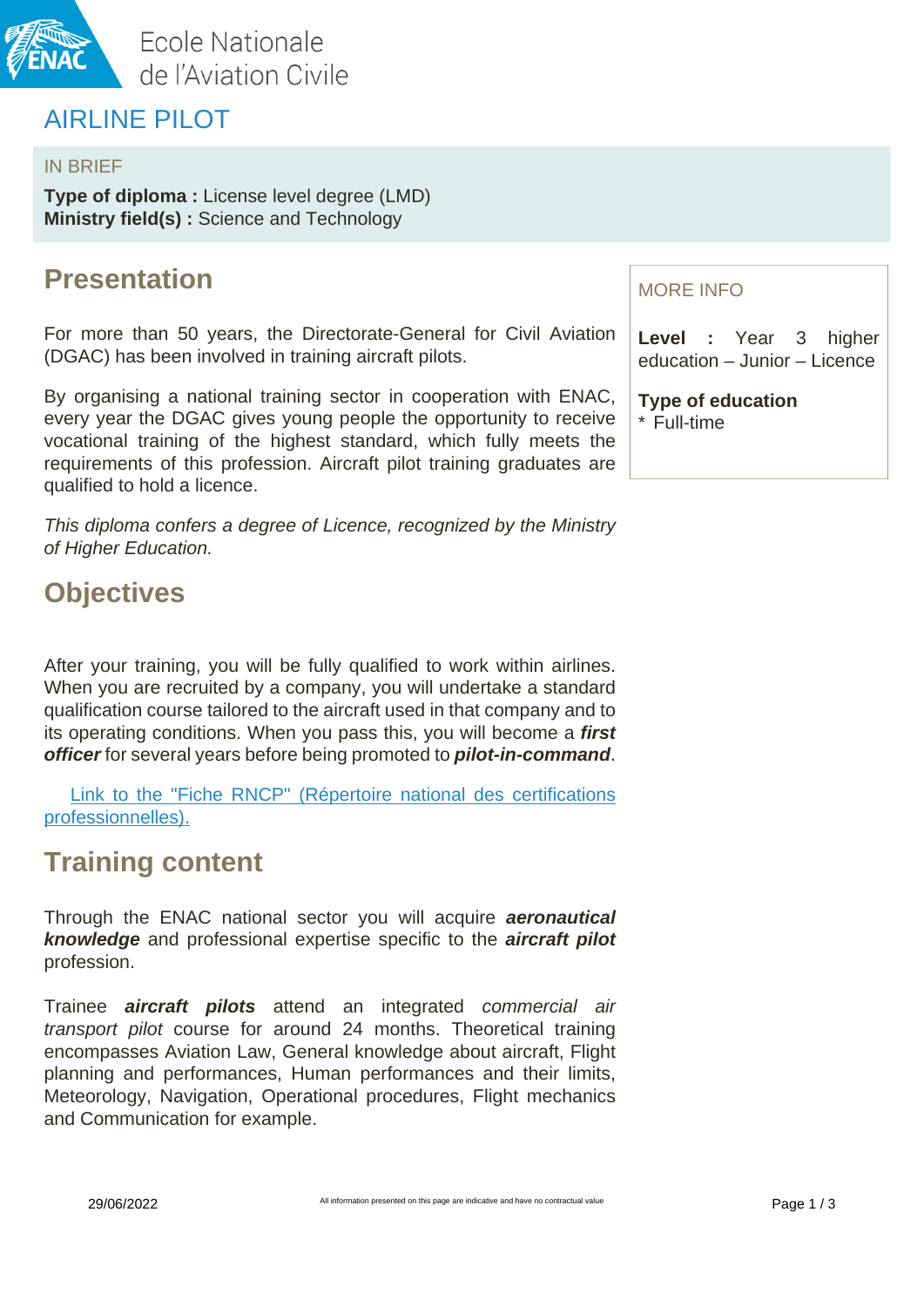

Ecole Nationale de l'Aviation Civile

Regarding practical training, students prepare for the commercial pilot licence (CPL(A)), together with the multi-engine instrument rating (IR) flight training and the *multi-crew cooperation training certificate* (MCC).

Students who pass the **EPL/U** and **EPL/P** competitive exams only need to attend the practical part of the course, of varying length depending on their qualifications.

# **Organization**

Year 1

- Semester 3 (Mandatory)
	- · CA123 CPL Certificate 010 Air Law Air Traffic
	- · FH123 CPL Certificate 040 human perfomances
	- · MT103 CPL Certificate 050 Meteorology
	- · NA104 CPL Certificate 061 Air Navigation
	- · NA105 CPL Certificate 062 Radionavigation
	- · AE116 CPL Certificate 081 flight principles
- · CA124 CPL Certificates 091 & 092 VFR and IFR Communications
	- · LV143E Semester 3 English Language
	- · CP100 Certificate 100 KSA
- Semester 4 (Mandatory)
	- · AE117 Certificate ATPL 021 Airframe ATPL part 1
	- · NA106 Certificate ATPL 022 Airframe ATPL part 2
	- · OP104 Certificate ATPL 031 Weight and Balance
	- · OP102 Certificate ATPL 032 Flight Performances

· OP109 - Certificate ATPL 033 Flight Preparation and monitoring indicator

- · OP107 Operational Procedures Certificate ATPL 070
- · LV144E Semester 4 English
- · CP100 Certificate 100 KSA

### **Access conditions**

For more information please click [here](http://www.enac.fr/en/menu/programmes/bachelor-degrees/airline-pilot-epl).

# **Organizational unit**

ENAC - Ecole nationale de l'aviation civile **Places**

Biscarosse, Carcassonne, Castelnaudary, Moissy-Cramayel, Muret, Saint Etienne de Saint Geoirs, Saint Yan, Toulouse, Montpellier